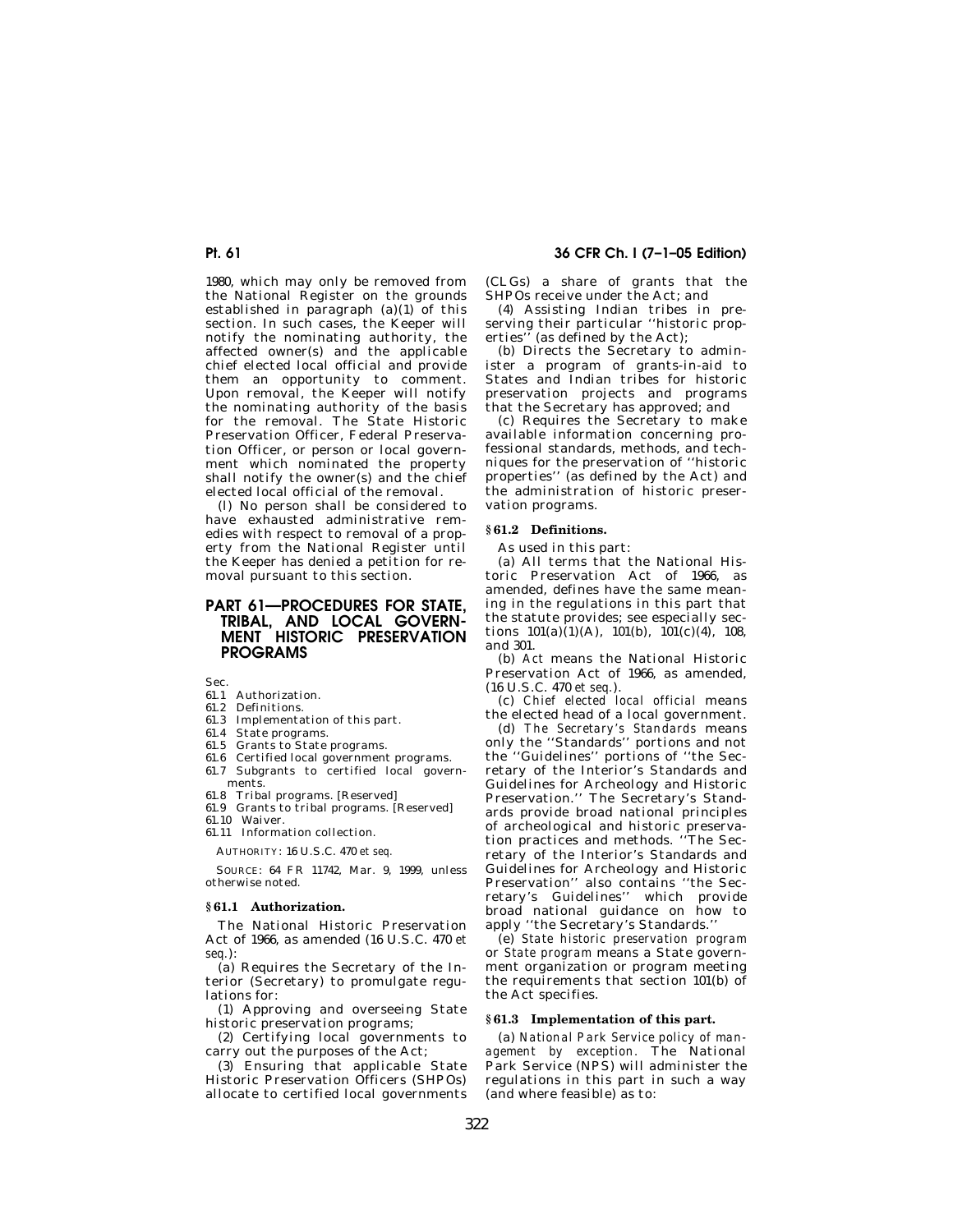### **National Park Service, Interior § 61.4**

(1) Limit the use of direct Federal management review procedures to high risk situations, to new programs, or to activities that are appropriate for the Federal Government to oversee;

(2) Presume that State, tribal, and local government historic preservation officials manage their programs in an accountable way unless situations indicate the contrary; and

(3) Rely to the maximum extent feasible on State, tribal, and local government systems of financial and program management that meet Federal standards. At the discretion of the Secretary, each State, tribal, and local government may substitute its own fiscal audit and management systems for the Secretary's comparable fiscal audit and management requirements, so long as the State, tribal, or local government system establishes and maintains accounting standards substantially similar to Federal standards and provides for independent peer review.

(b) *The Secretary's Standards.* NPS will use the Secretary's Standards as technical performance standards for matters covered by this part. NPS may also use as technical performance standards (for matters covered by this part) additional guidance that NPS identifies and provides from time to time after appropriate consultation and notice.

(c) Each State historic preservation program staff member, State Historic Preservation Review Board (Review Board) member, and certified local government (CLG) historic preservation review commission (Commission) member whom the Secretary has approved as meeting ''the Secretary's (Historic Preservation) Professional Qualifications Standards'' will retain that status, regardless of subsequent revisions to those Standards, until such time as that individual no longer works in that program, or serves on that Review Board, or serves on that Commission with which that individual was affiliated as of the date of that individual's approval.

(d) You may obtain publications and other information mentioned in this part by contacting: Heritage Preservation Services, National Center for Cultural Resource Stewardship and Partnership Programs, National Park Service, 1849 C Street NW (NC Suite 200), Washington, D.C. 20240 or via the National Park Service Home Page for cultural programs at *http://www.cr.nps.gov.* 

### **§ 61.4 State programs.**

(a) For a State to participate in the program that this part describes, the Governor must appoint and designate a State Historic Preservation Officer (SHPO) to administer the State historic preservation program.

(b) It is the responsibility of the SHPO to carry out the duties and activities that section 101 (b)(3) of the Act describes. In performing those duties and activities:

(1) The SHPO must carry out a historic preservation planning process that includes the development and implementation of a comprehensive statewide historic preservation plan that provides guidance for effective decision making about historic property preservation throughout the State.

(2) The SHPO, in addition to surveying and maintaining inventories of historic properties, may also obtain:

(i) Comparative data valuable in determining the National Register eligibility of properties;

(ii) Information on properties that may become eligible for the National Register of Historic Places with the passage of time; and/or

(iii) Information on the absence of historic properties for use in planning for public and private development projects.

(3) The SHPO must provide for adequate public participation in the State historic preservation program as a whole.

(i) As part of the process of recommending a property to the National Register, the SHPO must comply with the consultation and notification procedures contained in 36 CFR part 60.

(ii) The SHPO may authorize other persons or entities to fulfill the notice requirements in 36 CFR part 60 pursuant to the Secretary's written guidance.

(iii) The SHPO also may authorize the historic preservation review commission (Commission) of a certified local government (CLG) to act in place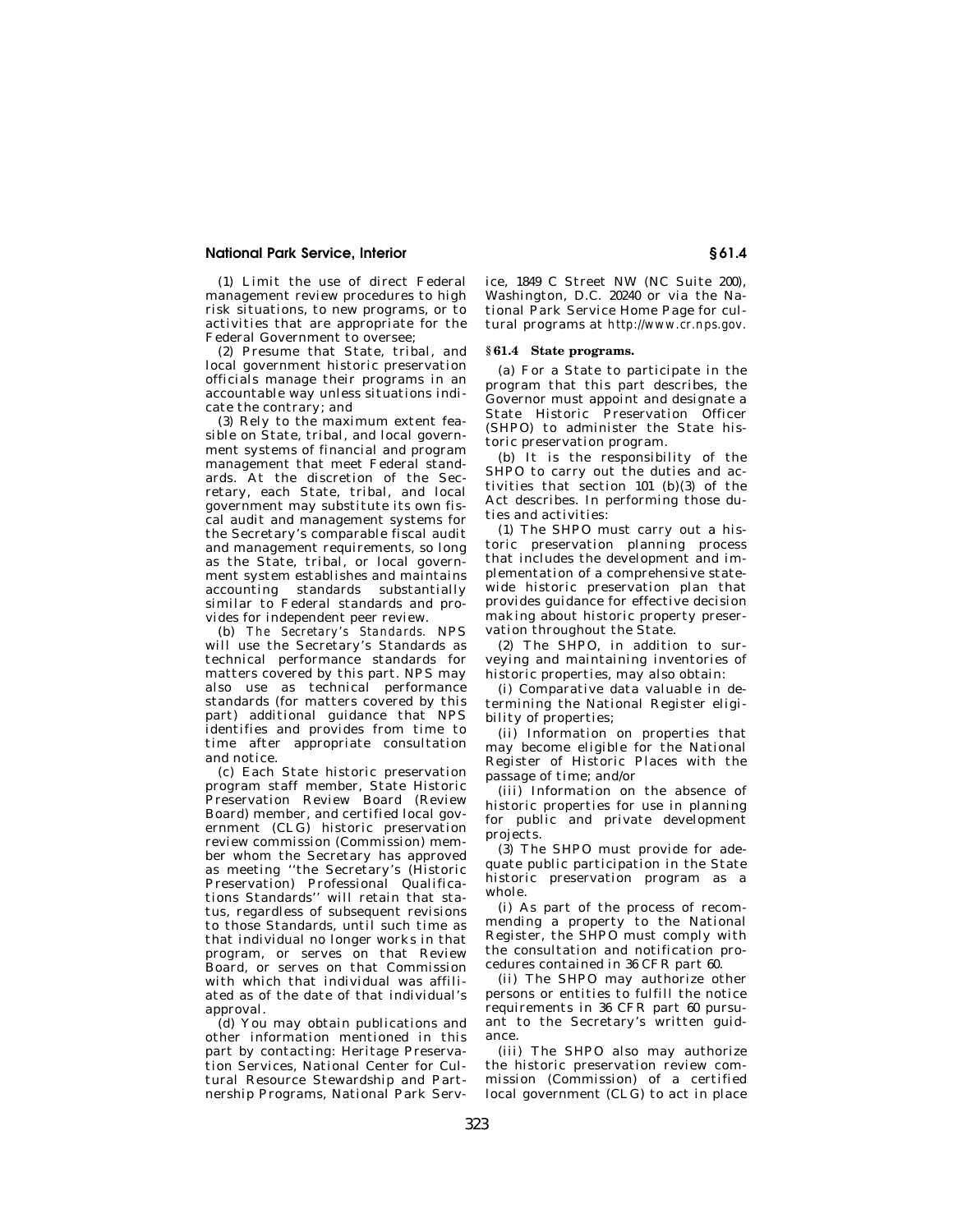of the State Historic Preservation Review Board (Review Board) for the purpose of considering National Register nominations within its jurisdiction, provided that the Commission both meets the professional qualifications required for the Review Board when considering such nominations and otherwise follows the Secretary's written guidance.

(iv) In accordance with the Secretary's written guidance and with the consent of both the property owners in a nomination and the chief elected local official, the Review Board (or the Commission acting in its place) may consider the nomination without a face-to-face meeting.

(4) The SHPO may carry out all or any part of his or her responsibilities by contract or cooperative agreement with any qualified nonprofit organization, educational institution, or otherwise pursuant to State law. However, the SHPO may not delegate the responsibility for compliance with the Act or with grant assistance terms and conditions.

(c) The Secretary will consider individual SHPO proposals for programs that, for a specified period, include fewer duties than those section 101(b)(3) of the Act specifies, if a different approach would better serve an appropriate balance of historic property, customer or constituent, and historic preservation needs.

(d) *Procedures for review and approval of State historic preservation programs.*  (1) In accordance with the Act, the Secretary will evaluate each State program for consistency with the Act periodically, but not less often than every four years. If the Secretary determines that it meets the program requirements of paragraphs  $(a)$ ,  $(b)$ ,  $(e)$  and  $(f)$ of this section, he or she will approve the State program as set forth in this section.

(2) The Secretary may use on-site and/or off-site inquiries to perform such evaluation. The Secretary will provide the SHPO with a timely report containing written findings and analyses that highlight the strengths and weaknesses of the State program.

(3) *Approval method.* (i) If the Secretary determines that a State program is consistent with the Act, the re-

**§ 61.4 36 CFR Ch. I (7–1–05 Edition)** 

port will include notice that the State program's approved status continues.

(ii) If the Secretary determines that a State program has major aspects not consistent with the Act, the report will include notice of deficiencies along with required actions for correcting them. Unless circumstances warrant immediate action, the Secretary will provide a specified period to allow the SHPO either to correct the deficiencies or to present for Secretarial approval a justifiable plan and timetable for correcting the deficiencies. During this period, the SHPO has the opportunity to request that the Secretary reconsider any findings and required actions.

(iii) The Secretary will provide timely notice of continued approved State program status to a SHPO successfully resolving deficiencies. Once the Secretary renews a State program's approved status, he or she generally will not review the program until the next regular evaluation period. However, if the Secretary deems it necessary, he or she may conduct a review more often.

(iv) The Secretary will provide timely notice of the revocation of a program's approved status to any SHPO whose program has deficiencies that warrant immediate action or that remain uncorrected after the expiration of the period specified pursuant to paragraph  $(d)(3)(ii)$  of this section. The Secretary will then initiate financial suspension and other actions in accordance with the Act, applicable regulatory requirements, and related guidance that the National Park Service issues.

(e) The SHPO must appoint or employ a professionally qualified staff.

(1) Except as approved pursuant to paragraph (e)(2) of this section, the staff must include at a minimum, one individual meeting ''the Secretary's (Historic Preservation) Professional Qualifications Standards'' for history, one individual meeting ''the Secretary's (Historic Preservation) Professional Qualifications Standards'' for historic or prehistoric archeology, and one individual meeting ''the Secretary's (Historic Preservation) Professional Qualifications Standards'' for architectural history. ''The Secretary's (Historic Preservation) Professional Qualifications Standards'' and related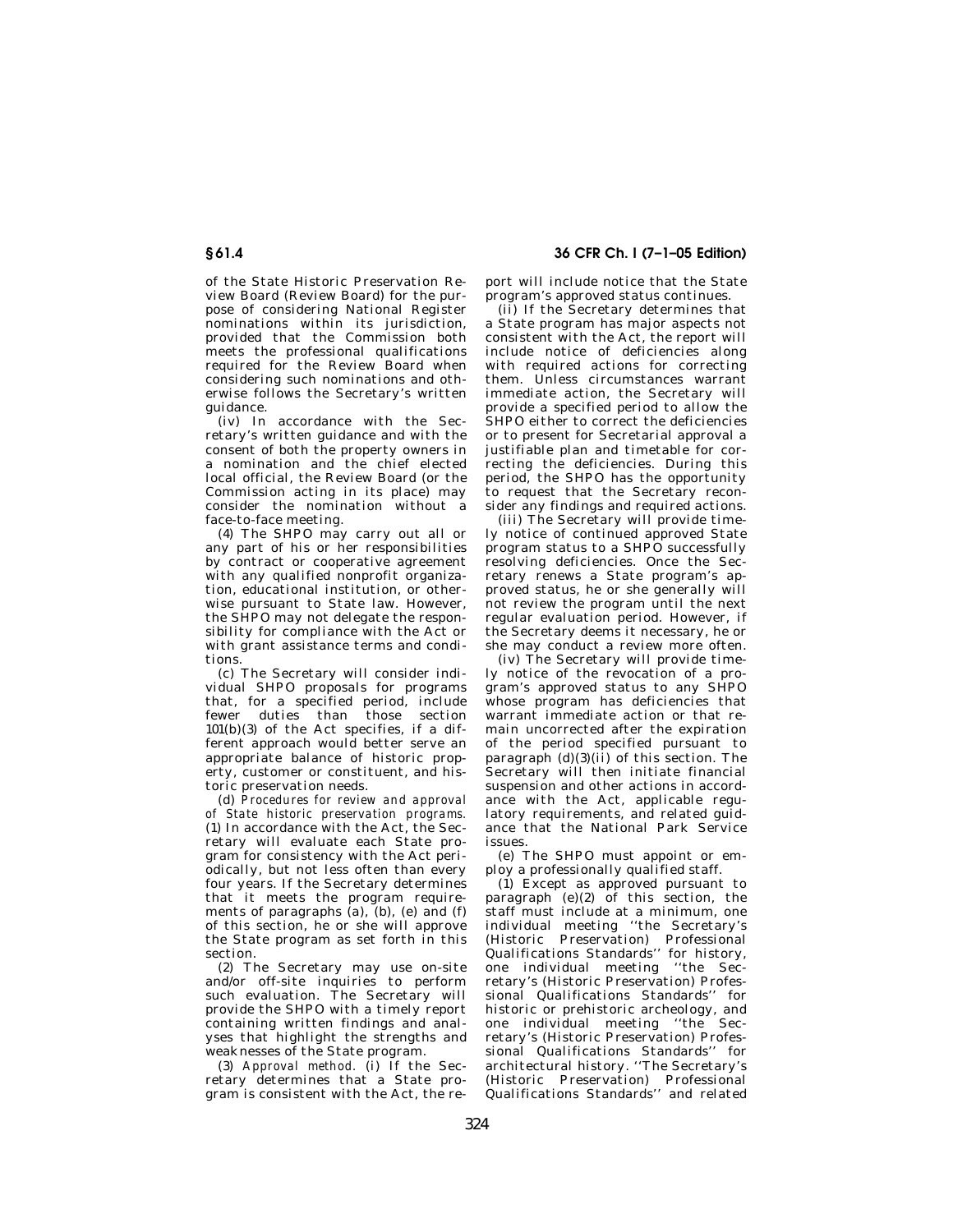### **National Park Service, Interior § 61.5**

guidance are part of the larger ''Secretary of the Interior's Standards and Guidelines for Archeology and Historic Preservation.'' The SHPO may determine that additional professional staff members representing the required or other disciplines are necessary to administer the State program in accordance with the Act.

(2) The Secretary will consider proposals from a SHPO for a minimum required staff composition that differs from the requirement that paragraph  $(e)(1)$  of this section specifies, if the proposal addresses better an appropriate balance of historic property, customer or constituent, and historic preservation needs in that State.

(3) When a staff position that paragraph  $(e)(1)$  of this section requires becomes vacant, the SHPO must fill the vacancy in a timely manner. In the interim, the SHPO must ensure that appropriately qualified individuals address technical matters. A vacancy in a required position that persists for more than six months is cause for review, comment, and appropriate action by the Secretary.

(f) Unless State law provides for a different method of appointment, the SHPO must appoint an adequate and qualified State historic preservation Review Board (Review Board).

(1) All Review Board members must have demonstrated competence, interest, or knowledge in historic preservation. A majority of Review Board members must meet ''the Secretary of the Interior's (Historic Preservation) Professional Qualifications Standards'' which are part of the larger ''Secretary's Standards and Guidelines for Archeology and Historic Preservation.'' The members meeting ''the Secretary's (Historic Preservation) Professional Qualifications Standards'' must include at a minimum, one individual meeting ''the Secretary's (Historic Preservation) Professional Qualifications Standards'' for history, one individual meeting ''the Secretary's (Historic Preservation) Professional Qualifications Standards'' for prehistoric archeology or historic archeology, and one individual meeting ''the Secretary's (Historic Preservation) Professional Qualifications Standards'' for architectural history. One person may

meet the Standards for more than one required discipline. The other Review Board members, if any, who comprise the majority that meets "the Secretary's (Historic Preservation) Professional Qualifications Standards'' may represent, subject to the SHPO's selection, any of the disciplines that those 'Standards'' describe.

(2) The Secretary will consider proposals from a SHPO for a minimum required Review Board composition that differs from the requirement that paragraph  $(f)(1)$  of this section specifies, if the proposal addresses better an appropriate balance of historic property, customer or constituent, and historic preservation needs in that State.

(3) When a required Review Board position becomes vacant, the SHPO must fill the vacancy in a timely manner. In the interim, the SHPO must ensure that the Review Board has access to advice from appropriately qualified individuals. A lapse of more than one year in filling the vacancy is cause for review, comment, and appropriate action by the Secretary.

(4) The Review Board must meet as often as is necessary to complete its work in a timely fashion but no less often than once a year.

(5) The Review Board must adopt written procedures governing its operations consistent with the provisions of this section and related guidance that the National Park Service issues.

(6) Review Board responsibilities include, but are not limited to, the following:

(i) Providing advice to the SHPO on the full range of Historic Preservation Fund-supported activities, that section 101 (b) $(3)$  of the Act describes;

(ii) Reviewing and making recommendations on National Register nomination proposals;

(iii) Participating in the review of appeals to National Register nominations; and

(iv) Performing such other duties as may be appropriate.

## **§ 61.5 Grants to State programs.**

(a) Each State with an approved State program is eligible for grants-inaid from the Historic Preservation Fund (HPF).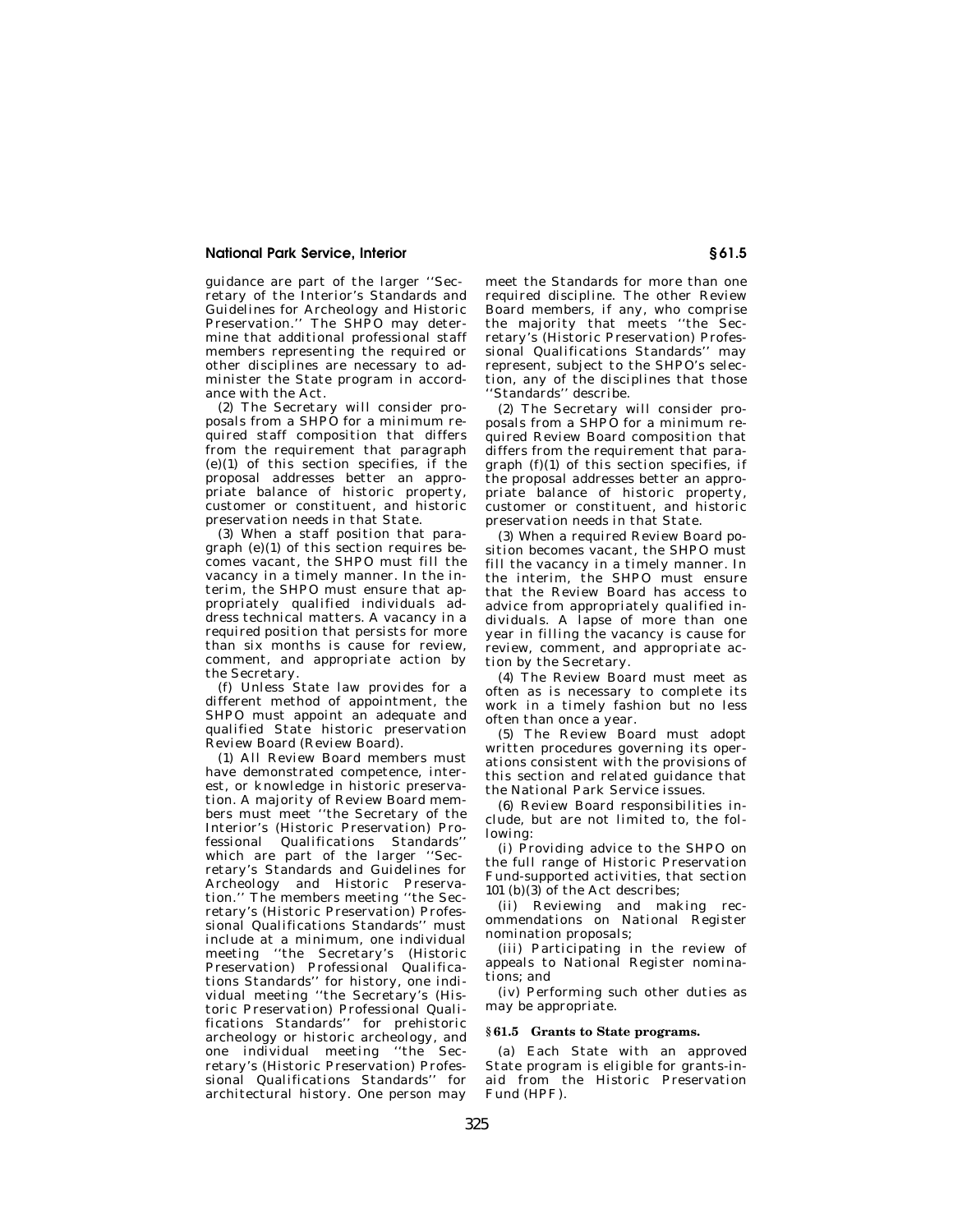# **§ 61.6 36 CFR Ch. I (7–1–05 Edition)**

(b) The National Park Service (NPS) will administer HPF matching grantsin-aid in accordance with the Act, OMB Circular A–133 and 43 CFR part 12, and related guidance that NPS issues. Failure by a State program to meet these requirements is cause for comment and appropriate action by the Secretary.

### **§ 61.6 Certified local government programs.**

(a) Each approved State program must provide a mechanism for certification (by the State Historic Preservation Officer and the Secretary) of local governments to carry out the purposes of the Act.

(b) Each State Historic Preservation Officer (SHPO) must follow procedures that the Secretary approves for the certification of local governments. Each SHPO also must follow procedures for removal of certified local government (CLG) status for cause. A SHPO must submit any proposed amendment to its procedures to the Secretary for approval. The Secretary will act on each proposal in a timely fashion generally within 45 days of receipt.

(c) When a SHPO approves a local government certification request in accordance with the State program's National Park Service (NPS)-approved certification process, the SHPO must prepare a written certification agreement between the SHPO and the local government. The certification agreement must list the specific responsibilities of the local government when certified. The SHPO must submit to the Secretary the written certification agreement and any additional information as is necessary for the Secretary to certify the local government pursuant to the Act and this part. If the Secretary does not disapprove the proposed certification within 15 working days of receipt, the Secretary has certified the local government.

(d) Beyond the minimum responsibilities set out in the Act for all CLGs, the SHPO may make additional delegations of responsibility to individual CLGs. However, these delegations may not include the SHPO's overall responsibility derived from the Act or where law or regulation specifies.

(e) The SHPO must ensure that each local government satisfies the following minimum requirements as conditions for certification. Each CLG must:

(1) Enforce appropriate State or local legislation for the designation and protection of historic properties. The State procedures must define what constitutes appropriate legislation, as long as:

(i) Designation provisions in such legislation include the identification and registration of properties for protection that meet criteria established by the State or the locality for significant historic and prehistoric resources within the jurisdiction of the local government;

(ii) Protection provisions in such legislation include a local review process under State or local law for proposed demolitions of, changes to, or other action that may affect historic properties as paragraph  $(e)(1)(i)$  of this section describes; and

(iii) The legislation otherwise is consistent with the Act.

(2) Establish by State or local law and maintain an adequate and qualified historic preservation review commission (Commission). All Commission members must have a demonstrated interest, competence, or knowledge in historic preservation. Unless State or local legislation provides for a different method of appointment, the chief elected local official must appoint all Commission members.

(i) The State procedures must encourage certified local governments to include individuals who meet ''the Secretary's (Historic Preservation) Professional Qualifications among the membership of the Commission, to the extent that such individuals are available in the community.

(ii) The State procedures may specify the minimum number of Commission members who must meet ''the Secretary's (Historic Preservation) Professional Qualifications Standards.'' The State procedures may also specify which, if any, disciplines the Commission's membership must include from among those disciplines that the Standards describe. Membership requirements set by the State procedures for Commissions must be cognizant of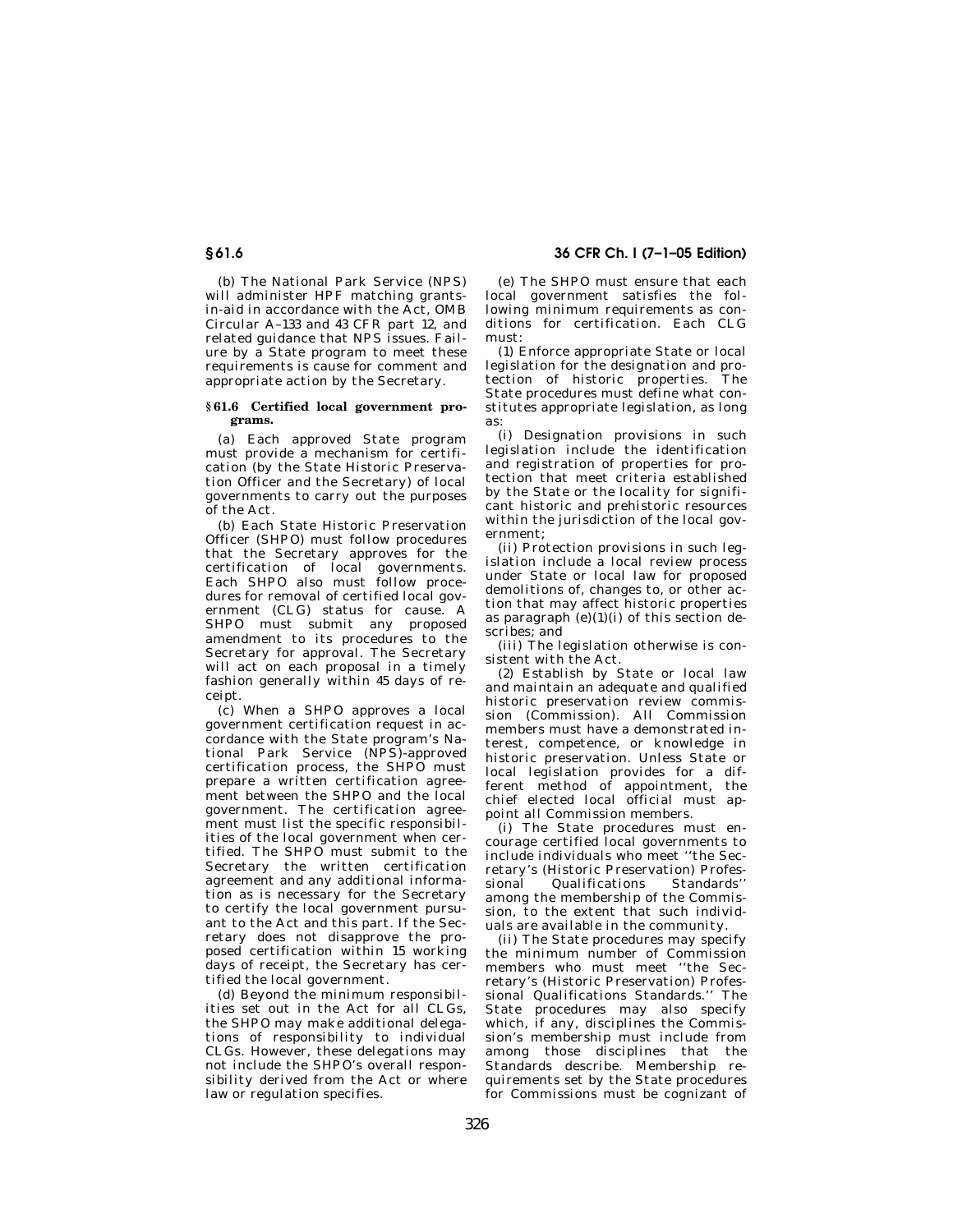### **National Park Service, Interior § 61.6**

the needs and functions of Commissions in the State and subject to the availability of such professionals in the community concerned.

(iii) Provided that the Commission is otherwise adequate and qualified to carry out the responsibilities delegated to it, the SHPO may certify a local government without the minimum number or types of disciplines established in State procedures, if the local government can demonstrate that it has made a reasonable effort to fill those positions, or that an alternative composition of the Commission best meets the needs of the Commission and of the local government.

(iv) The SHPO must make available to each Commission orientation materials and training designed to provide a working knowledge of the roles and operations of Federal, State, and local historic preservation programs, and historic preservation in general.

(3) Maintain a system for the survey and inventory of historic properties. The SHPO must ensure that such systems and the data that they produce are capable of integration into and are compatible with statewide inventories and (when and as appropriate) with State and local planning processes.

(4) Provide for adequate public participation in the local historic preservation program as a whole. The SHPO must provide each CLG with appropriate guidance on mechanisms to ensure adequate public participation in the local historic preservation program including the process for evaluating properties for nomination to the National Register of Historic Places.

(5) Satisfactorily perform the responsibilities delegated to it under the Act. The SHPO must monitor and evaluate the performance of each CLG according to written standards and procedures that the SHPO establishes. If a SHPO's evaluation of a CLG's performance indicates that such performance is inadequate, the SHPO must suggest in writing ways to improve performance. If, after a period of time that the SHPO stipulates, the SHPO determines that the CLG has not improved its performance sufficiently, the SHPO may recommend that the Secretary decertify the local government. If the Secretary does not object within 30 working days of receipt, the Secretary has approved the decertification.

(f) Effects of certification include:

(1) Inclusion in the process of nominating properties to the National Register of Historic Places in accordance with sections 101  $(c)(2)(A)$  and  $(c)(2)(B)$ of the Act. The SHPO may delegate to a CLG any of the responsibilities of the SHPO and the Review Board in processing National Register nominations as specified in 36 CFR part 60 (see also §61.4(b)(3)), except for the authority to nominate properties directly to the National Register. A CLG may make nominations directly to NPS only when the State does not have an approved program pursuant to §61.4.

(2) Eligibility to apply for a portion of the State's annual Historic Preservation Fund (HPF) grant award. Each State must transfer at least 10 percent of its annual HPF grant award to CLGs for historic preservation projects and programs in accordance with the Act and as §61.7 specifies.

(g) The District of Columbia is exempt from the requirements of this section because there are no subordinated local governments in the District. If any other jurisdiction that section 301(2) of the Act defines as a State believes that its political subdivisions lack authorities similar to those of local governments in other States, and hence cannot satisfy the requirements for local government certification, it may apply to the Secretary for exemption from the requirements of this section.

(h) *Procedures for direct certification by the Secretary where there is no approved State program pursuant to §61.4.* To the extent feasible, the Secretary will ensure that there is consistency and continuity in the CLG program of a State that does not have an approved State program.

(1) Where there is no approved State program, a local government wishing to become certified must apply directly to the Secretary.

(2) The application must demonstrate that the local government meets the specifications for certification set forth in paragraph (e) of this section.

(3) The Secretary will review certification applications under this paragraph (h) and take action in a timely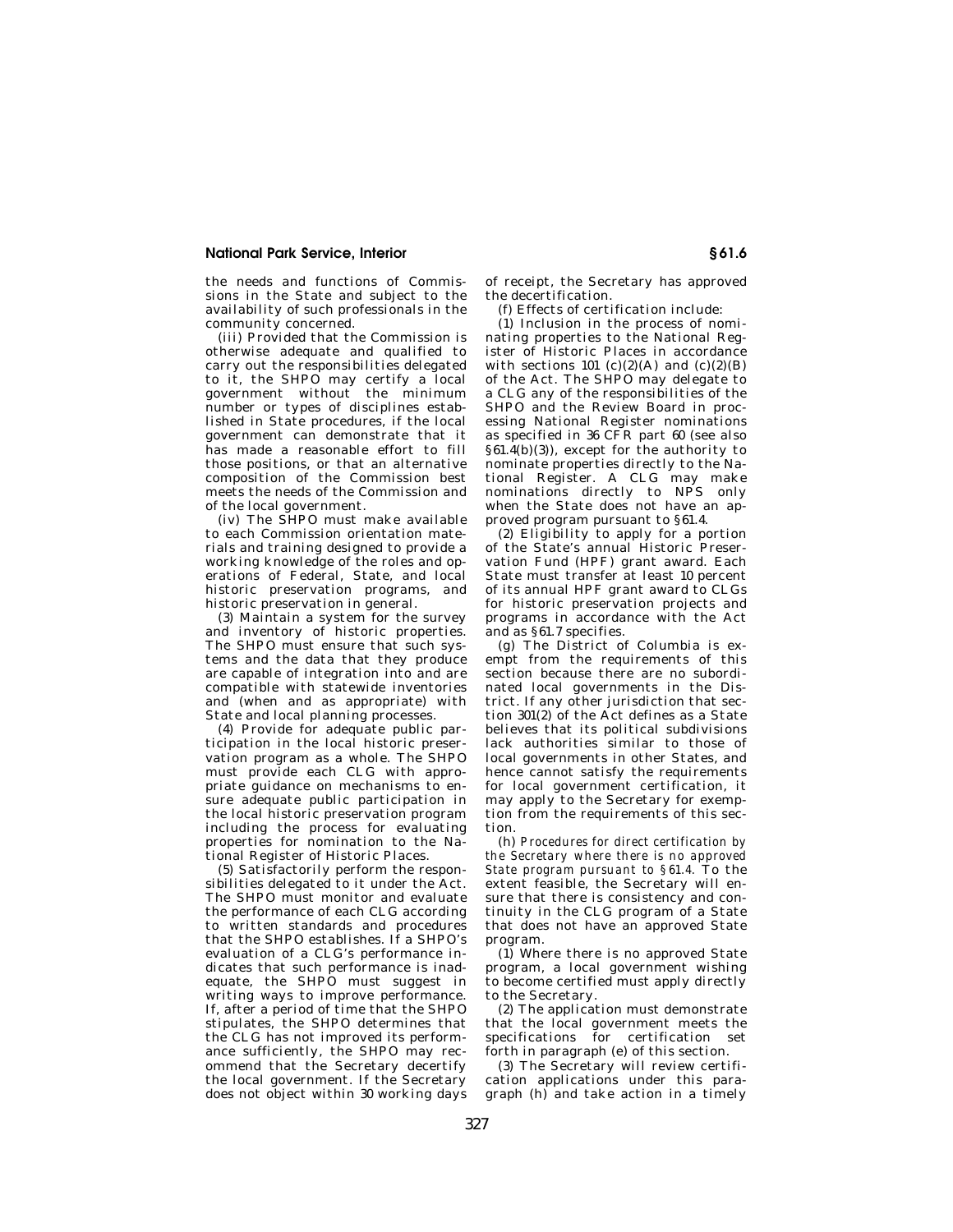fashion generally within 90 days of receipt.

### **§ 61.7 Subgrants to certified local governments.**

(a) Each SHPO must transfer at least 10 percent of its annual Historic Preservation Fund (HPF) grant award to CLGs as subgrants for historic preservation projects and programs in accordance with the Act. In any year that the annual HPF State grant appropriation exceeds \$65,000,000, SHPOs must transfer one half of the amount over \$65,000,000 to CLGs according to procedures that the Secretary will establish.

(b) Each CLG is eligible to receive funds from the 10 percent (or greater) CLG share of the State's total annual HPF grant award. However, the SHPO need not award funds to all CLGs.

(c) Each SHPO must maintain and follow a procedure that the Secretary approves for the use and distribution of funds from the State's annual HPF grant award to CLGs to ensure that no CLG receives a disproportionate share of the allocation. The procedure will provide a clear basis for the funding decisions. The SHPO must submit any proposed amendment to its procedure to the Secretary for approval. The Secretary will respond to such a proposal in a timely fashion generally within 45 days of receipt.

(d) Each SHPO must notify annually each CLG of its opportunity to apply for HPF funding as well as what is entailed in the application and project selection process.

(e) Each CLG receiving an HPF grant award from the CLG share is a subgrantee of the State. The SHPO must ensure that each CLG adheres to all applicable grant conditions and government-wide and program specific requirements that the National Park Service issues. The SHPO may require specific uses of funds subgranted to CLGs. CLGs may not apply subgranted HPF monies as matching share for any other Federal grant.

(f) Where there is no approved State program pursuant to §61.4, the Secretary will determine the method for allocating funds to CLGs in that State in accordance with the procedures set forth for the State in this section. To

**§ 61.7 36 CFR Ch. I (7–1–05 Edition)** 

the extent feasible, the Secretary will ensure consistency and continuity in the funding allocation policy of the CLG program for a State that does not have an approved historic preservation program.

### **§ 61.8 Tribal programs. [Reserved]**

### **§ 61.9 Grants to tribal programs. [Reserved]**

### **§ 61.10 Waiver.**

The Secretary may waive any of the requirements of the rules in this part that are not mandated by statute or by other applicable regulations if the Secretary finds, in writing, that the historic preservation program would benefit from such waiver and the waiver would not compromise the purposes, conditions, and requirements of the National Historic Preservation Act of 1966, as amended.

### **§ 61.11 Information collection.**

(a) The Office of Management and Budget (OMB) under 44 U.S.C. 3507 *et seq.,* has approved the collection of information contained in this part. OMB has assigned clearance number 1024– 0038 to this collection of information. The National Park Service (NPS) collects this information as part of the process for reviewing the procedures and programs of State and local governments participating in the national historic preservation program and the Historic Preservation Fund grant program. NPS will use the information to evaluate those programs and procedures for consistency with the National Historic Preservation Act of 1966, as amended, and compliance with government-wide grant requirements. The obligation to respond is required to obtain a benefit under these programs. Note that a Federal agency may not conduct or sponsor, and a person is not required to respond to, a collection of information unless it displays a currently valid OMB control number. NPS provides no assurance of confidentiality to respondents with the exception of locational information concerning some properties that government historic preservation property inventories include. Pursuant to section 304 of the National Historic Preservation Act of 1966, as amended, NPS